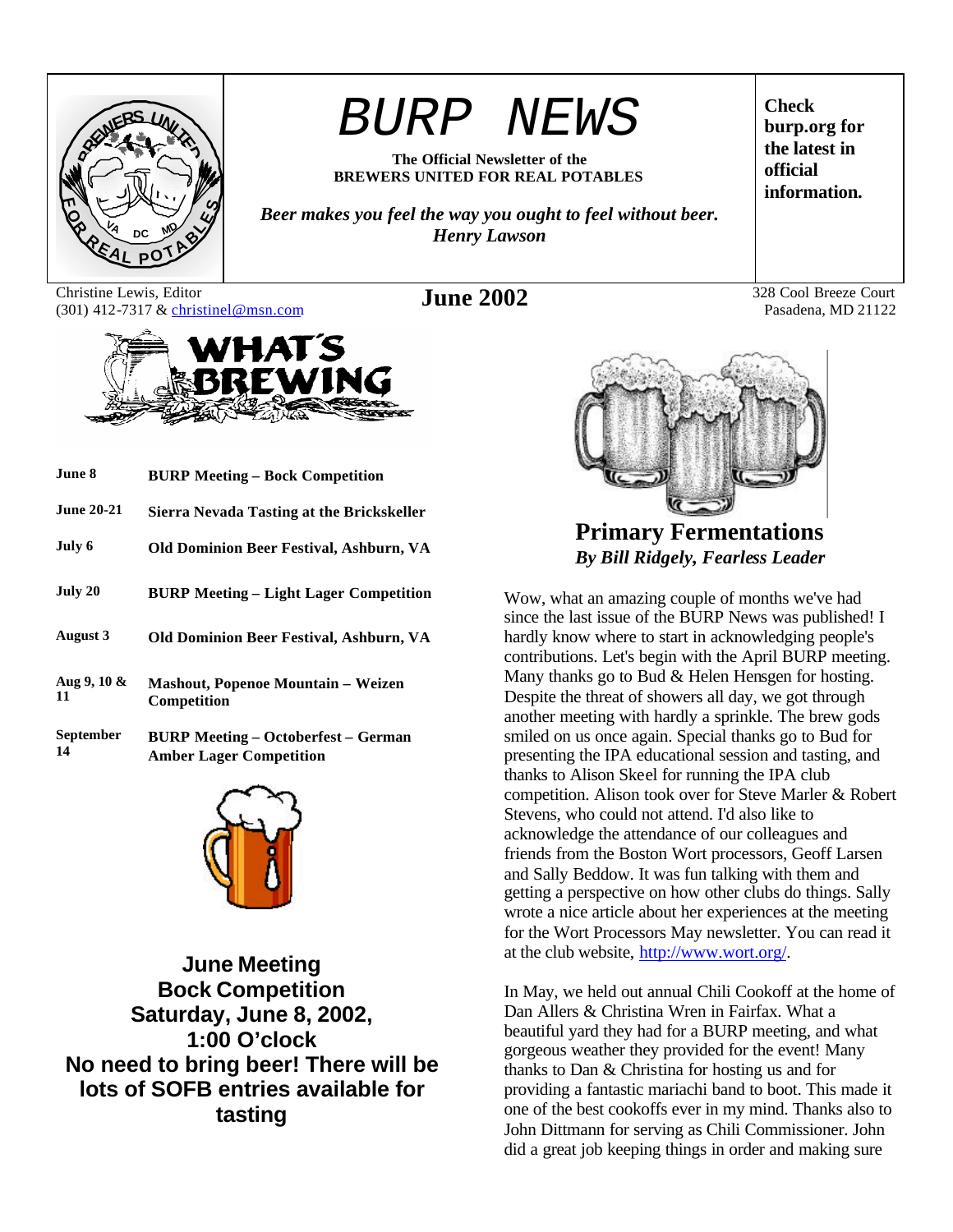the ballots were counted properly. Finally, thanks to Fred Parker of Hard Times Café for once again sponsoring the event and providing prizes. Congratulations to Team Jackalope for their championship chili and to Team Garvin & Lewis for their hottest chili, the aptly named Satan's Sphincter.

The pinnacle of May events was the  $10<sup>th</sup>$  annual Spirit of Free Beer competition. I'd like to express my appreciation to everyone in the club who supported the competition by entering at least one beer. The competition was overwhelmingly successful with over 400 entries, an 80% increase from last year. It was also one of the best-run competitions ever. I heard from more than one judge or steward (especially out-of-towners) that this was one of the best competitions they had ever participated in. Many thanks go to those who worked hard to make the competition a success, especially coorganizers Steve Marler and Robert Stevens. I'll not include all of the other names here since there will be a SOFB wrap-up elsewhere in this newsletter, but I want to be sure that all who served on the planning committee know that I am extremely proud to be associated with you as individuals and with the BURP Club as a whole. This was a real crowning moment for us. I'd also like to express my appreciation to Jerry Bailey of Old Dominion Brewing Co for hosting us and to our many sponsors for providing prizes.

June will bring the SOFB awards presentations and the bock competition. We'll be moving back to Maryland for this meeting, and it should be a lot of fun. We'll also be starting the planning for MASHOUT 2002 in the near future, so if you are interested in serving on the planning committee, please let me know.

I look forward to seeing you all at the June meeting. For now, cheers!

### **Monthly Club Competition Update - IPA**

*By Steve Marler and Robert Stevens, Co-Ministers of Culture*

**1 st Place: Keith Chamberlin 2 nd Place: Mel Thompson 3 rd Place: Bud Hensgen**

The Freshman Brewer of the Year points went to:

**1 stPlace: Mel Thompson 2 nd Place: Mel Thompson**

### **3 rd Place: Christian Parker**

The Brewer of the Year standings are:

| <b>Brewers Name</b> | <b>Total Points</b> |  |
|---------------------|---------------------|--|
|                     | Accumulated         |  |
| Keith Chamberlin    |                     |  |
| Mark Hogenmiller    |                     |  |
| Andy Anderson       |                     |  |
| Mike Horkin         |                     |  |
| <b>Ed Bielaus</b>   |                     |  |
| Paul Kensler        |                     |  |

The Freshman Brewer of the Year standings are:

| <b>Brewers</b> Name     | <b>Total Points</b><br>Accumulated |
|-------------------------|------------------------------------|
| <b>Christian Parker</b> |                                    |
| Mel Thompson            |                                    |
| Mark Hogenmiller        |                                    |
| <b>Howard Wellman</b>   |                                    |

The upcoming competitions are as follows:

July: Light Lagers (BJCP: 1a&c, 2) August (Mash Out): Weizen (BJCP: 17) September: Octoberfest (German Amber Lagers BJCP: 9) October: Strong Ales (BJCP: 11,12, and 18)

November: Real Ale



### **CONGRATULATIONS to all the winning brewers at Spirit of Free Beer X!!**

### **Best of Show:**

**1 st Place: Ke ith Chamberlin, IPA**

**2 nd Place: Keith Chamberlin, Strong Scottish Ale**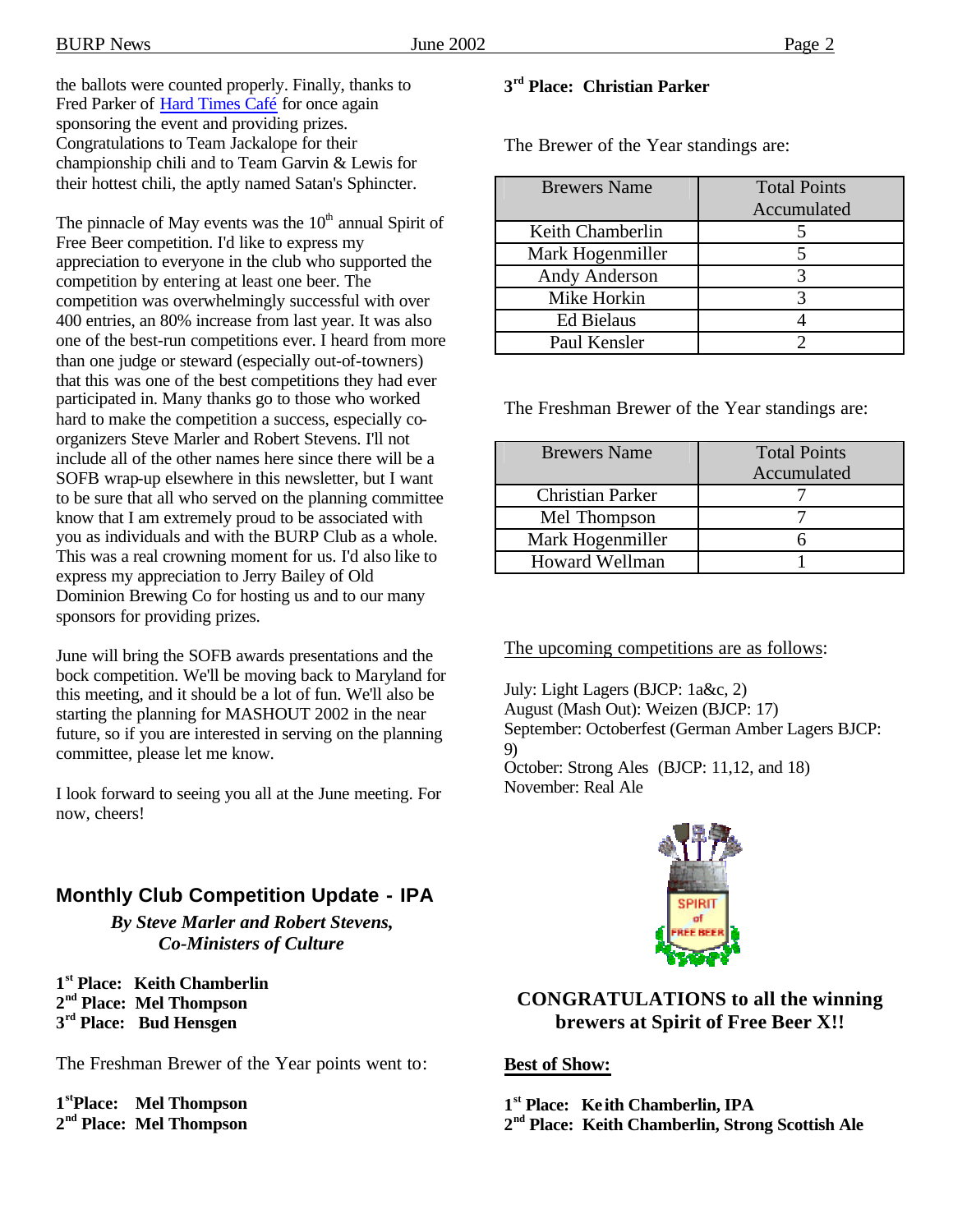**3 rd Place: Bob & Betsy Kepler, Muenchner Helles**

#### **Light Lager**

- **1 st Place: Bob & Betsy Kepler, Muenchner Helles 2 nd Place: Brooks McNew, Light/Std/Premium**
- **3 rd Place: Andy Anderson, Bohemian Pilsner**

**Light Ales, Koelsch, & Altbier 1 st Place: Chris Ingerman, Koelsch 2 nd Place: Chris Ingerman, Blond Ale 3 rd Place: Edward Bielaus & Mark Polnasek, Duesseldorf Altbier**

**English & Scottish Ales**

- **1 st Place: Robert Finkelstein, Heavy 70/- 2 nd Place: Jay Reeves, Strong 3 rd Place: Bob Maher, Heavy 70/-**
- **American Pale Ale**
- **1 st Place: Steve Bartos, American Amber 2 nd Place: Keith Chamberlin, American Pale 3 rd Place: Michael Robinson, American Pale**

#### **IPA**

**1 st Place: Keith Chamberlin 2 nd Place: Aaron Blessing & Jason Gatian 3 rd Place: Bev Blackwood**

**Amber & Dark Lagers 1 st Place: Scott Bickham, Vienna Lager 2 nd Place: Ralph Davis, Schwarzbier 3 rd Place: Wendy Aaronson & Bill Ridgely, Oktoberfest / Maerzen**

#### **Brown Ale**

**1 st Place: Charles & Patty Newman, Mild 2 nd Place: Bob Beard, American Brown 3 rd Place: Andy Anderson, Mild**

### **Strong Ales**

 **st Place: Keith Chamberlin, Strong Scottish Ale nd Place: Andy Anderson, American-Style Barleywine rd Place: R. Kodlick, Ole Ale**

#### **Bock**

**1 st Place: Andy Anderson & Dave Pyle, Doppelbock 2 nd Place: Steve Marler, Eisbock**

**3 rd Place: Tim Artz & Jim Tyndall, Doppelbock**

#### **Porter**

**1 st Place: Mike McGuire, Brown Porter 2 nd Place: Rob Hanson, Robust Porter 3 rd Place: Jay Adams, Robust Porter**

#### **Stout**

- **1 st Place: Andy Anderson, Dry Stout**
- **2 nd Place: Christian Layke, Foreign Extra Stout**
- **3 rd Place: Dave Pyle, Sweet Stout**

#### **Wheat**

- **1 st Place: Paul Kensler & Rob Hanson, Bavarian Weizen**
- **2 nd Place: Robert Stevens, Bavarian Weizen**
- **3 rd Place: R. Kodlick, Bavarian Weizen**

#### **Strong Belgian**

**1 st Place: Bob & Betsy Kepler, Dubbel**

- **2 nd Place: Tim Weil & Mike Gibbons, Trippel**
- **3 rd Place: Jay Adams, Strong Belgian**

**Belgian, French, Lambic and Sour Beers 1 st Place: Dave & Beck Pyle, Straight 2 nd Place: Tom & Colleen Cannon, Oud Bruin 3 rd Place: Chris Mathewson, Saison Specialty Beers**

**1 st Place: Mike Horkan, Spice/Herb/Vegetable**

**2 nd Place: Bob Cromer, Other Smoked Beer**

**3 rd Place: John Heubel, Classic Rauchbier**

**Mead & Cider**

 **st Place: William Cavender, Metheglin nd Place: William Cavender, Mixed Category rd Place: Ben Jenkowski & Mike Maimone, Other Fruit**

Thanks to all those who made it possible.

The Organizers:

Steve Marler - CO-Competition Organizer Robert Stevens - CO-Competition Organizer Betsy Kepler - CO-Registrar Christie Newman - CO-Registrar<br>
Bill Newman - Judges Coordi - Judges Coordinator Colleen Cannon - Prize Coordinator Christine Lewis - CO-Stewards Coordinator Kathy Koch - CO-Stewards Coordinator Bud Hensgen - PR Coordinator Rob Hanson - Homebrew Coordinator Alison Skeel - Facilities Jude Wang - Score Sheet Coordinator Langlie Systems, Inc. – Internet Services Wendy Aaronson - Breakfast TRJames BBQ Catering - Lunch

The Judges: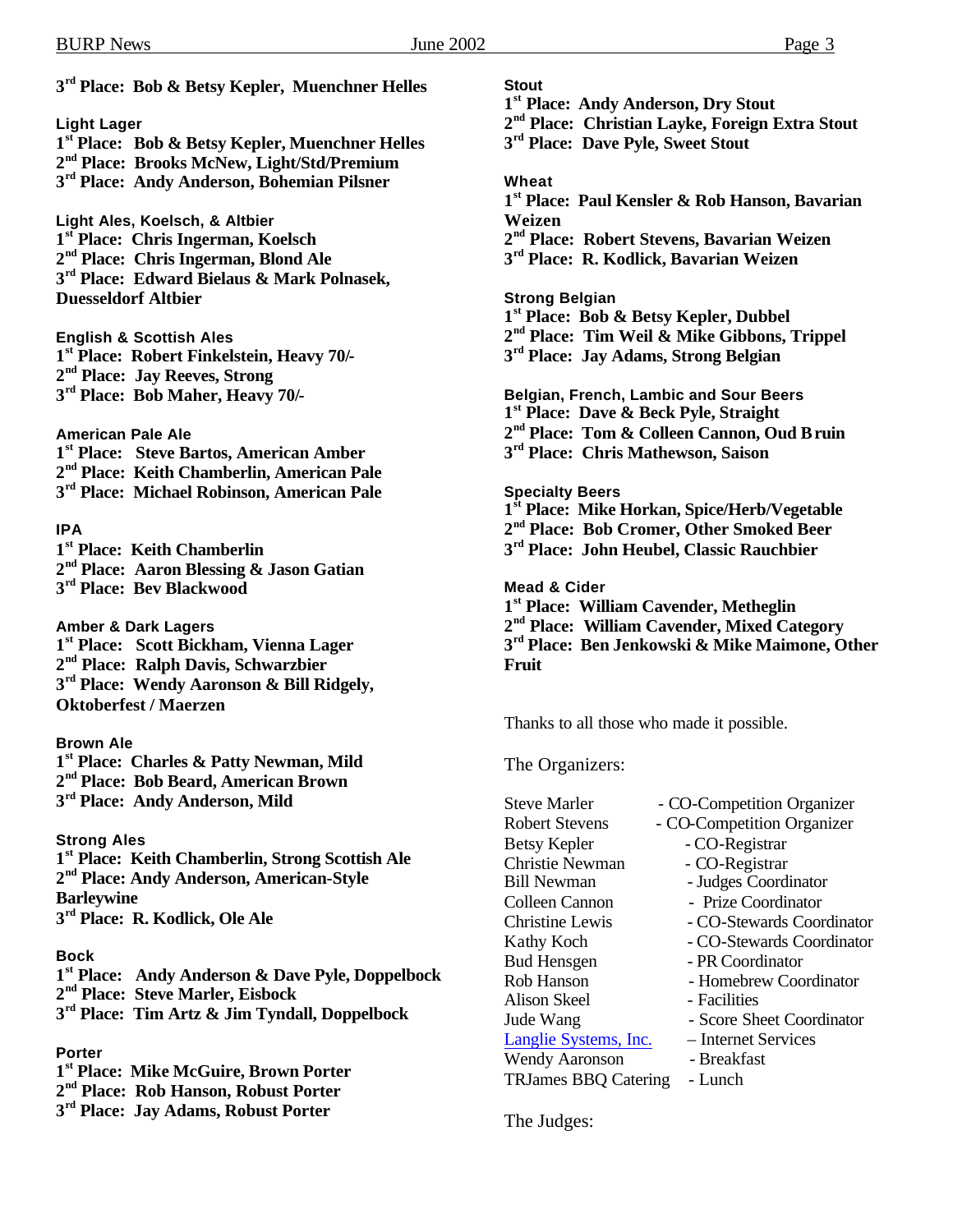Wendy Aaronson, Kenny Allen, Andy Anderson, Tim Artz, Bruce Bennett, Dave Bennett, Scott Bickham, Denise Biehn, Marty Brooks, Lyle Brown, Ralph Bucca, Colleen Cannon, Tom Cannon, Keith Chamberlin, Kristin Chester, Janet Crowe, Pat Crowe, Danny Davis, John DeCarlo, AJ Delange, John Dittmann, Michael Fairbrother, Bruce Feist, Polly Goldman, Mike Graham, Rob Hanson, Bud Hensgen, Mark Hogenmiller, Jay Hopkins, Dave Justice, Paul Kensler, Bob Kepler, Kathy Koch, Dean Lake, Jamie Langlie, Paul Langlie, Christine Lewis, Steve Lipps, Bill Madden, Bob Maher, Brian Matt, Ed McCeney, Mike McGuire, Alan Munter, Bill Newman, Chris O'Brien, Wendell Ose, Dennis Overby, Christian Parker, Randy Paul, Calvin Perilloux, Dave Pyle, Becky Pyle, Lynne Ragazzini, Bill Ridgely, Jim Roick, Wendy Schmidt, Phil Sides, Phil Spanel, Mark Stevens, Barnaby Struve, Mel Thompson

The Best of Show Judges:

Kenny Allen, Tom Cannon, Phil Spanel, Tim Artz, Bill Ridgely, Mark Stevens

The Stewards:

Janine Dade, Johne Esparolini, Alan Hew, Jason Jones, Don Kaliher, Doug Kruth, Christian Layke, Deirdre Reid, Rod Rydlun, Anne Stevens, Richard Truelove, Craig Wallace, Jude Wang

## **? ? ? ? ? ? ? ? RYDler**

How many "Rubber Boots" do you know locally?



**? ? ? ? ? ? ? ?**

**Jackalope Chili 2002**  $(1<sup>st</sup> Place – BURP Chili Cookoff)$ 

From Team Jackalope (Tom Cannon, Colleen Cannon, Pat Crowe, Janet Crowe, Steve Marler)

#### **Ingredients:**

3 # Beef Brisket 2 # Hot Italian Sausage 2 # Sweet Italian Sausage 1 # Smoked Venison Steak Olive Oil 11 cloves garlic Two 12 oz cans diced tomatoes Four 6 oz cans tomato sauce 3 oz Mole Sauce Two cans beef broth Two cans pinto beans Two cans black beans One white or Vidalia onion One can chipotle in adobo sauce Two dried chipotle chilies One half habanero pepper One or two other various chilies (could be jalapeno, serrano, red hot, or any other fairly hot chilies) Cumin Chili Powder Cayenne Pepper Cinnamon powder Curry Powder Bay Leaf A couple of dried chilies

### **For the Spice Pot:**

Some non-hoppy but flavorful beer (for this chili we used two bottles of Steve Marlers award winning Chocolate Porter) Two packages dried chicken broth Two packages dried beef broth One half-teaspoon white pepper Two-teaspoons Mexican oregano One-tablespoon cayenne pepper A squirt or two of Rooster Sauce Any variety of hot sauces you have lying around. At least one or two should be habanero sauces. The sauce only from the Chipotles in Adobo sauce

Dice the brisket and venison into fairly small cubes (nearly frozen meat cuts best). Cook the sausage thoroughly in a large frying pan. Peel and chop into very small pieces the garlic. In about ¼ cup of olive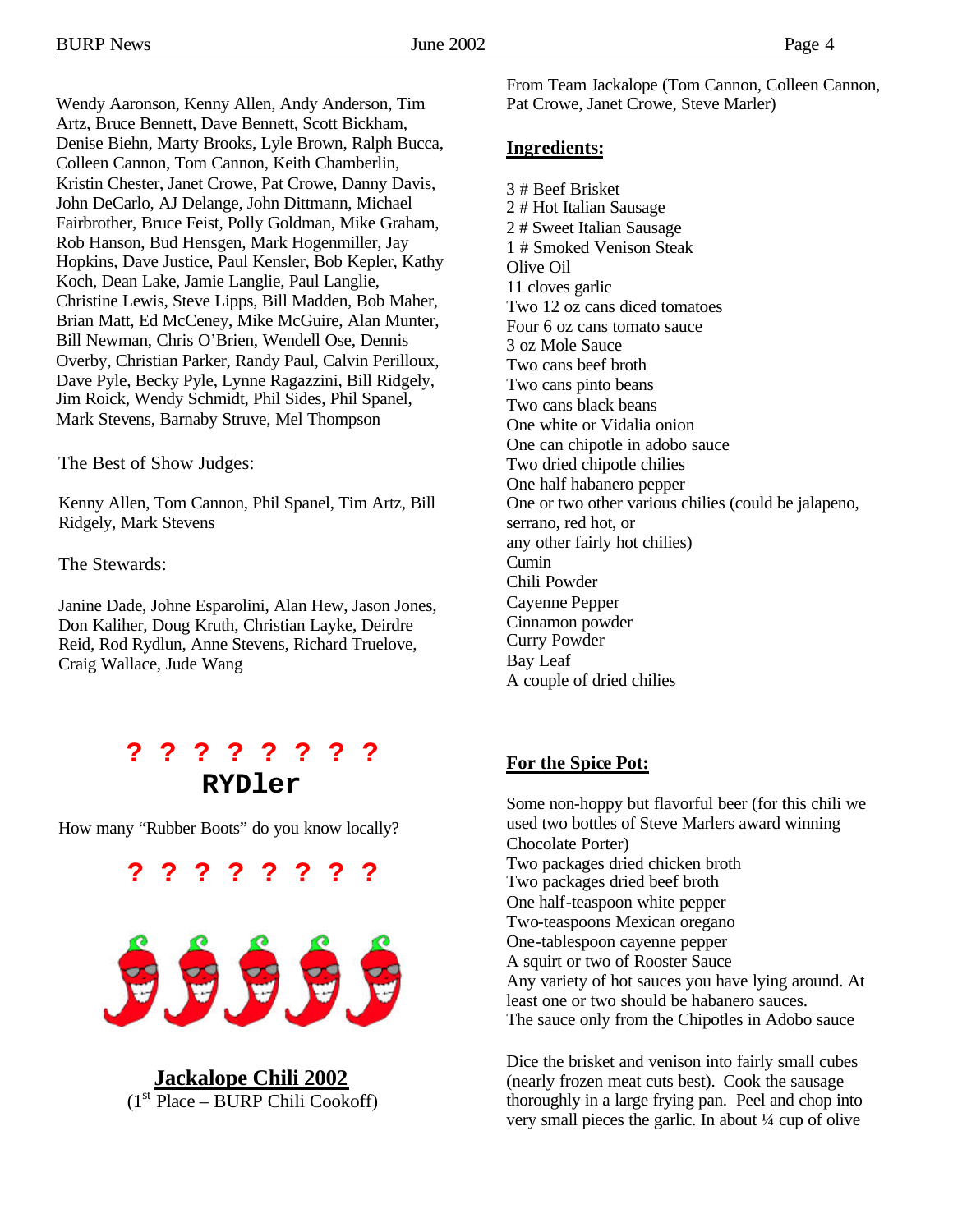oil brown the diced brisket with the ground garlic in the chili pot.

In a saucepan, mix the Spic e Pot ingredients. Simmer for at least 15 minutes.

In a blender, liquify one can (drained) pinto beans one onion and two peppers from the chipotle adabo sauce.

Add the cooked sausage and smoked venison to the browned brisket and garlic

in the chili pot. Add the contents of the spice pot. Add the canned

tomatoes, the tomato sauce, the two cans of beef broth and the liquefied beans/onion. Simmer for one half hour.

Add 3 tablespoons of chili powder, one-tablespoon cumin, a dash of cinnamon, a dash of curry and one bay leaf. Simmer for one hour.

Finely dice the peppers. The dried chipotles should be ground into very small pieces. Add to the chili pot.

Add two cans black beans (drained) and one can pinto beans (also drained).

Throw in a couple of whole dried peppers for effect.

Simmer for 30 minutes. Add two tablespoons cumin. Adjust heat (spiciness) with cayenne pepper. Simmer for  $30$  more minutes and then serve.

### **BURP 10 and 20 Years Ago**

Compiled By Bill Ridgely

### **20 Years Ago, June 1982**

A committee was formed to create a new t-shirt for BURP, and it was announced that the June BURP meeting would be held at Ralph Bucca's house in Oxon Hill. Plans were still being made for a day-long outing on the Chesapeake Bay to take place in July in lieu of a BURP meeting. Finally, it was reported that several BURPers had recently attended the AHA Conference in Boulder, CO and would report on their experiences at the June meeting.

### **10 Years Ago, June 1992**

It was announced that the June BURP meeting would feature the  $1<sup>st</sup>$  interclub brewing competition, organized by BURP's own Mike Horkan. The meeting would be held in Ellicott City, and the competition would be an "amber beer" free-for-all (i.e., all amber-colored ales and lagers would be included). Clubs competing in the competition (along with BURP) would be the Bay Area Country Brewers and the Chesapeake Real Ale Brewers (CRABs). Steve Snyder reported on the May meeting that was held at Rod Rydlun's house and featured a pilsner competition (won by Dan Carter) and Single Male Scotch provided by the local whisky society. Jim Dorsch completed his history of the Heurich family, and "Flying Foamhead" Dave Smith wrote about drinking Guinness Stout and an array of domestic lagers on a recent tour of duty through the various countries of West Africa. Finally, in the "what goes around comes around" department, Tim Artz wrote about his experiences at past AHA Conferences (and how he came to be a member of BURP at one of them).

### **Editors' Corner** *By Christine Lewis, Minister of Truth*

Another BURP baby to announce…Congrats to Damian Audley & Anne-Marie Reidy (currently residents of Edinburgh, Scotland.) Liam Audley was born on March 31, 2002.

So far so good with the e-mail notification of the newsletter. We're down to 23 USPS mailings, from almost 250!!. If any member would like to be added to the e-mail list, change their e-mail address or would like to be added to the snail mail, please contact Bob Kepler at kepler@burp.org

All submissions for the July newsletter need to be on my desk or in my e-mail by Wednesday, July 10th.



**of Prosperity** *By Kathy Koch*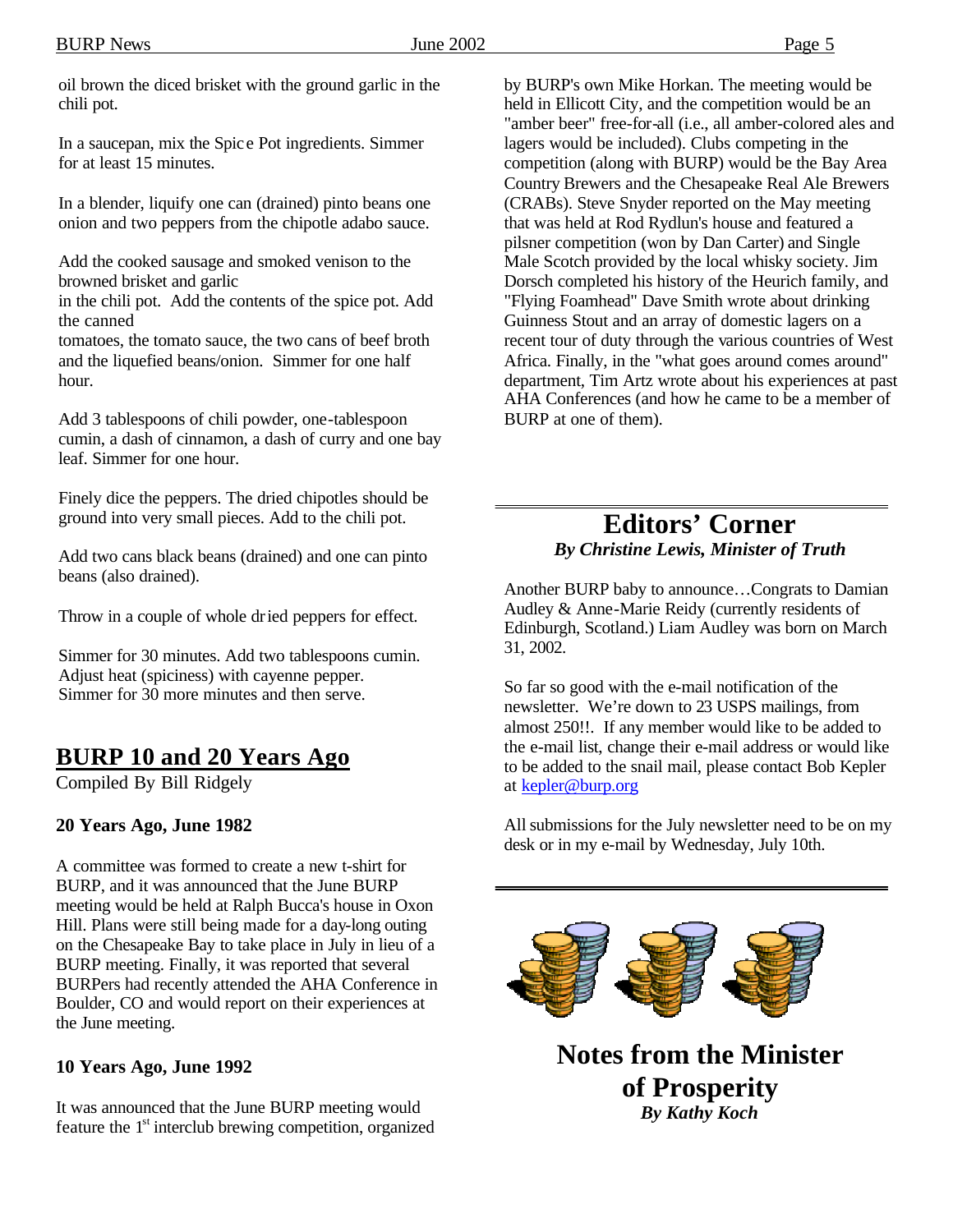Finances since last report in early April: As of May 30, 2002

#### **INCOME**

| <b>SOFB</b>           | \$2348.00              |
|-----------------------|------------------------|
| April meeting raffle  | \$265.00               |
| May meeting raffle.   | \$ 300.00              |
| <b>Bulk Hop Sales</b> | 49.00<br>$\mathcal{S}$ |
| Dues                  | \$185.00               |

#### **EXPENSES**

| <b>SOFB</b>                               |    | \$1094.04 |
|-------------------------------------------|----|-----------|
| <b>April Meeting</b>                      | S. | 40.00     |
| <b>May Meeting</b>                        |    | \$125.00  |
| <b>BJCP</b> Education                     |    | \$221.00  |
| <b>Treasurer Expenses</b>                 |    | \$27.38   |
| (check printing, raffle tickets, postage) |    |           |
| <b>Award Ribbons</b>                      |    | \$132.62  |

There are always some outstanding bills I haven't seen yet. Please bring them to the June meeting so we stay current.

| <b>Office</b>          | <b>Officer</b>        | <b>Phone/E-mail</b> |
|------------------------|-----------------------|---------------------|
| <b>Fearless Leader</b> | <b>Bill Ridgely</b>   | $(301)$ 762-6523    |
|                        |                       | ridgely@burp.org    |
| <b>Minister</b> of     | Wendy Aaronson        | $(301) 762 - 6523$  |
| Enlightenment          |                       | aaronson@burp.org   |
| <b>Co-Ministers of</b> | <b>Steve Marler</b>   | (703) 527-4628      |
| <b>Culture</b>         | <b>Robert Stevens</b> | marler@burp.org     |
|                        |                       | $(301) 588 - 0580$  |
|                        |                       | roanne2@aol.com     |
| <b>Minister</b> of     | Christine Lewis       | $(301)$ 412-7317    |
| <b>Truth</b>           |                       | christinel@msn.com  |
| <b>Minister</b> of     | Bob Kepler            | (703) 218-3776      |
| Propaganda             |                       | kepler@burp.org     |
| <b>Minister of</b>     | Kathy Koch            | $(703)$ 256-4285    |
| <b>Prosperity</b>      |                       | kdkoch@erols.com    |
| <b>Minister of the</b> | Jamie Langlie         | $(301)$ 933-3081    |
| Web                    | Paul Langlie          | langlie@burp.org    |
| Libeerian              | Wendy Schmidt         | $(703)$ 866-0752    |
|                        |                       | schmidt@burp.org    |

#### **BURP OFFICERS**

### **Miller Brewing sold for \$5.6 billion**

South African Breweries PLC will buy Miller Brewing Company in a \$3.6 billion stock and \$2.0 billion in company debt deal that will make it the world's

second-largest brewer. The new company will be called SABMiller PLC and will compete in the U.S. market with Anheuser-Busch Company, the world's largest brewer.

The deal is expected to close as early as July, pending shareholder and regulatory approval, South African Breweries said. The Miller deal marks a major step in SAB's strategy of expanding largely through acquisitions to become a top player in the consolidating global beer business.

SABMiller would be one of the world's most diverse international brewers with leading market positions in Europe, North America, Central America, China and Africa. SAB already exports Pilsner Urquell to the United States and has said it hopes to expand its sales there. Its other major brands include Castle in southern Africa, Tyskie in Poland, Zolotaya Bochka in Russia and Zero Clock in China.

SAB already is the world's fourth-largest brewer by volume, after St. Louis-based Anheuser-Busch, Belgium's Interbrew and Heineken NV of the Netherlands, according to data from 2000 compiled by British beverage consultancy Canadean. Miller ranks sixth in the world.

For SAB, the deal would provide a major base in the United States and reduce its dependency on earnings made in the rand, the weak South African currency.

### **? ? ? ? ? ? ? ?**  *Answer to June RYDler:*

Bill Madden, Cap City, Arlington VA Anning Smith, Shennandoah, VA Eric Plowman, Calhoun's, Harrisonburg VA Nick Funnell, Sweetwater's, Sterling VA Jonathan Reeves, Sweetwater's, Merrifield VA Jerry Bailey, Old Dominion, Ashburn VA Barnaby Struve, Rock Bottom, Arlington VA Jason Dorpinghaus, DC Chophouse, DC Jason Oliver, Gordon Biersch, DC Terry Rowell, John Harvard's, DC Geoff Lively, Rock Bottom, Bethesda MD Hugh Sisson, Clipper City, Baltimore MD Volker Stewart, Brewer's Art, Baltimore MD Tom Flores, Brewer's Alley, Frederick MD Andrew Tveekrem, Frederick Brewing, Frederick MD Jeff Petruso, Deep Creek Brewing, Deep Creek MD Joe Kalish, Summit Station, Gaithersburg, MD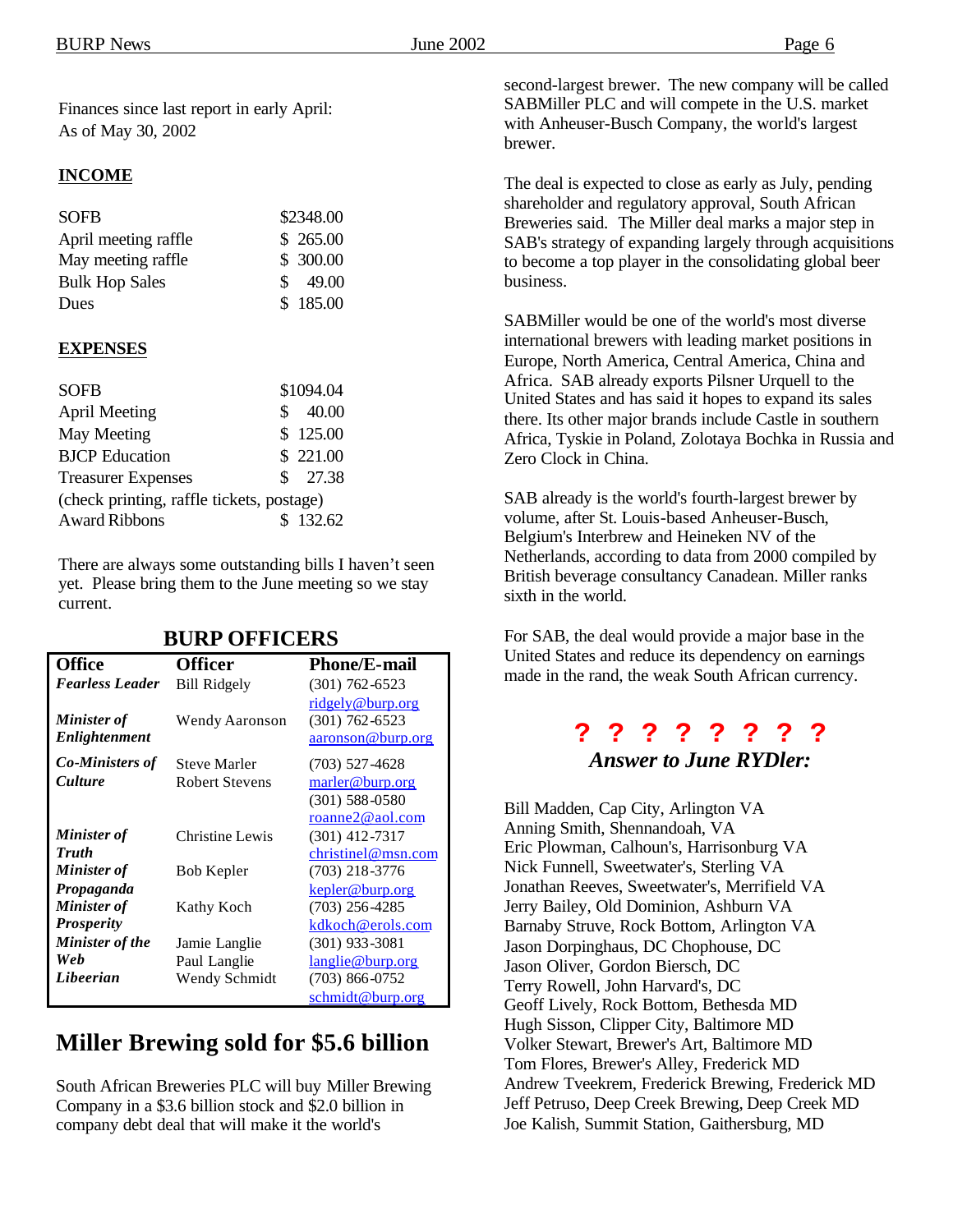Bill & Ron, Victory Brewing, Downington PA Carol Stoudt, Stoudt's Brewery, Adamstown PA Jason Kennedy, Dogfish Head, Lewes DE

**? ? ? ? ? ? ? ?** 



### **News from the Libeery** *By Wendy Schmidt*

As part of our on-going series summarizing fellow Homebrew Club newsletters, this month's selection is from the Hampton Roads Brewing & Tasting Society's Home Imbrewment (this was the last name of the newsletter and the file contains many other titles in the newsletter's early years).

We have copies of newsletters dating from January 1991 to December 1995. Most of the early newsletters are only 1-2 pages in length, but beginning in February 1992, they start to provide more detail and brewing information. Some of the articles included over the years are: an article on Mead that includes a style chart (Mar 92 and Feb 95); a series of articles about the history of breweries in America (Miller, Yuengling, Marin, Boulder,) (Sep 92-Feb 93); and a feature every month on the "Club Member of the Month". BURP is mentioned a few times for putting on MASHOUT.

The Libeery's Home Imbrewment folder will be at the June BURP meeting for your perusal. Also, the Libeery has ordered the complete set of Classic Beer Style Series of books (16 books in all) and should be receiving them any day now. The series is on order from Brewers Publications. They also sell the series' books separately and if eight or more BURPers want to order a particular book, we could get it at the discount rate of \$9.75 per copy (plus shipping and handling). At the June meeting, a sign-up sheet to order Classic Beer Style books will be available.

# **A Few Pubs in Bath**

By Suds Flood Foreign Correspondent

I have been sent on a mission to England on a matter of national importance, which I cannot reveal here. What I can reveal here is some of my in depth research of beer drinking opportunities in Bath, England. For those of

you wondering, Bath is a tourist town about 100 miles west of London famous for hot springs, Georgian (1700's) architecture and trendy shopping. This town of about 80,000 citizens is home to no less than 65 pubs, which brings us to the subject at hand. This list is the first in a series investigating the best & worst of Bath pubs.

### **The Ram**

At The Ram, Simon, the owner, calls me "Septic Tank Bloody Yank". I think he means this as a term of affection, though it is hard to be sure. I like the Ram for several reasons. They often give me free beer, a casual, unaffected atmosphere, they often give me free beer, it is a short stumble to my house, there is a good crowd for rugby and soccer games, and they often give me free beer. There are several beers on tap, but I generally stick to the lovely local beer, The Abbey Bellringer. The bar is delightfully decorated with pictures of the local neighborhood from 1897 during Queen Victoria's Diamond Jubilee, although to be perfectly blunt very little seems to have changed. The Ram has been pretty good to me and if you are nice to the right people you can drink until three in the morning (sshhh). Finally, Manhattan Burgers (mmm garlic mayonnaise) is just two doors down.

### **The Hop Pole**

As part of my investigative work I have searched the whole town including a hike out the Upper Bristol Road. Walking past the Yoga/Tai Chi studio and the Vauxhall car dealership, I came to a quiet neighborhood pub called the Hop Pole. I was some distance from anything interesting and thirsty, so I stopped in. Inside I found a pub that has been lovingly refurbished by Bath Ales. The bar has a nice selection of the Bath Ales – the Spa, Gem and Festivity. My favorite is the Gem, but they are all good. In addition the lamb steak was delightful. I also took away as a souvenir a good-sized knot on my forehead thanks to the low ceiling on the way to bathroom. I will be back to the Hop Pole at least to buy some of the special Bath Ale glasses but I will remember to duck.

### **The Huntsman**

I could have gone to the Saracen's Head or The Oliver. Maybe I could have gone up to the Walrus and Carpenter or for a nice meal down in the Wife of Bath (a restaurant). Instead I found myself right by where the tour coaches drop off the masses. The Huntsman beckons with a cute traditional sign offering good food and ales. It has neither. Sure enough both beer and food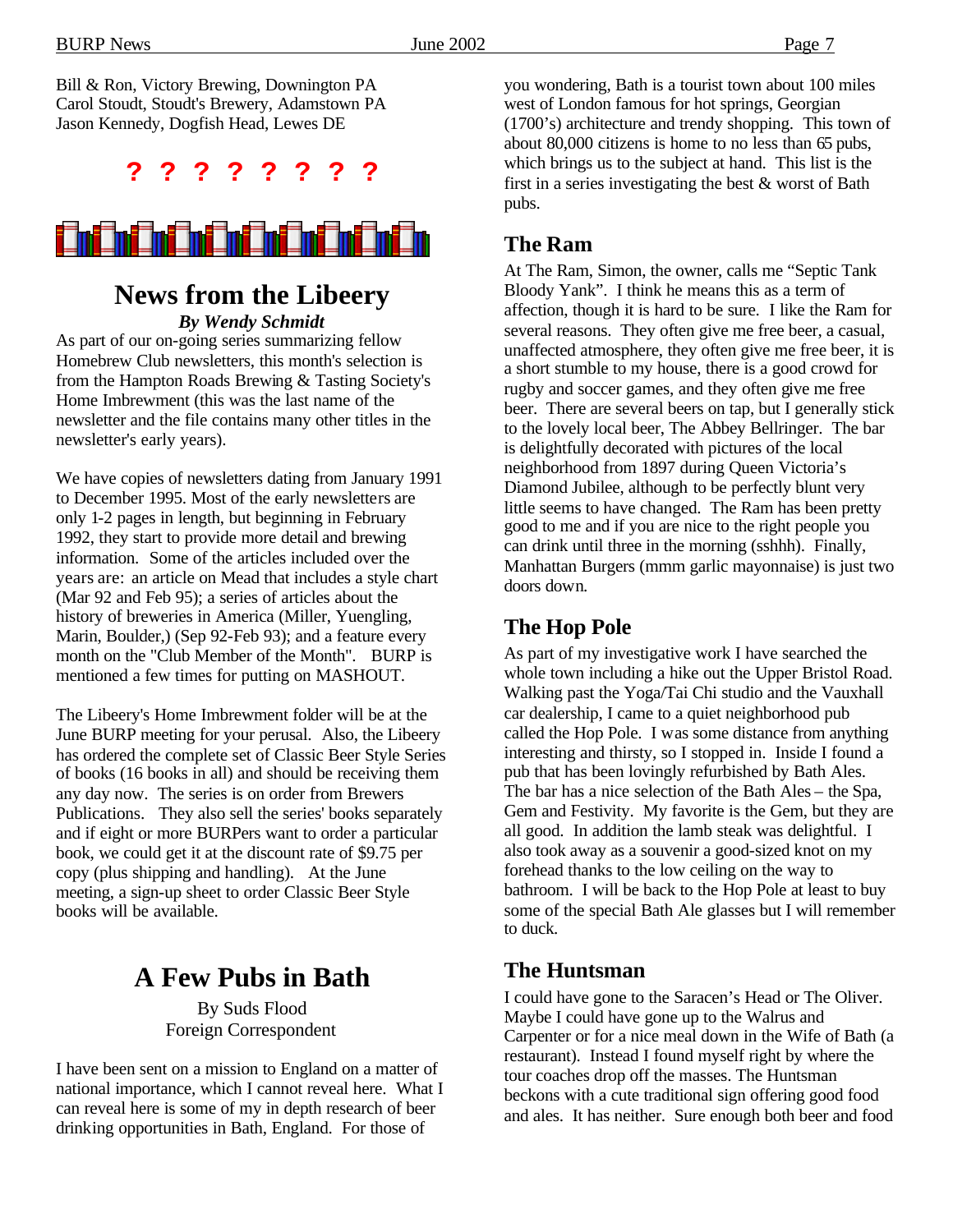are on offer. I had the most overpriced pint of beer available in the city and food that lived up to the famous tradition of English cooking. The attempts to distract me with pop dance music and rows of slot machines failed, so I walked out vowing (unlike MacArthur) to never return.

So there is a glimpse into the world of Bath beer. I will be back again at some undisclosed future date with another review.

# *The Kepler Kitchen*

### ~ Barbeque Season ~

Welcome back to another edition of The Kepler Kitchen - where everything tastes better with beer. Warmer weather and longer days provide the perfect opportunity for grilling up succulent cuts of tender meats. Almost 'caveman' in its simplicity, meat roasted over a fire is a quick, easy way to get your dinner guests salivating. There are several ways to approach prepping one's meat for the grill. There is the dry rub option, the marinade, and brining. Each method has its merits and these methods can be combined.

A dry rub is simply herbs and spices (such as minced garlic, salt, pepper, cumin, ground mustard) rubbed into the meat. The choice of spices is up to you, but be sure to include salt. Salt draws moisture from just under the surface of the meat and caramelizes and sears to lock in the juices. A delicate piece of fish should be treated with lighter spices such as dill. Beef can stand up to almost any spice mix but you may find that the really expensive choice cuts taste best with only salt and pepper. For Mister Piggy, try ground coriander, ground mustard and rosemary.

Next, we have marinades. Marinades are often touted as deeply penetrating and tenderizing miracles that can endow the toughest cuts with flavor and tenderness. While you would expect dry rubs to flavor only the surface of the meat, the same is surprisingly true for marinades. Marinades, especially those with oil, do not penetrate deeply into mostly water-composed meat. The flavor from the herbs and the tenderness imparted from even acid-based marinades just don't penetrate that deeply (except for fish). Not to worry though. Every bite of marinated or dry rubbed meat will be wonderfully flavored on the top and bottom of each bite.

And lastly we have brining, which is similar to marinades in that it involves soaking the meat. Brining, used mainly for poultry or pork, is basically a salt and water soak with other seasoning added optionally. The power of salt, as mentioned above, is that it draws moisture. The salt infuses the meat and increases its water retention (read 'juiciness'). Use about 2/3 cup of salt per gallon of water, which is only mildly salty when tasted. The brine, being mostly water, penetrates much deeper than other marinades and the meat can brine for weeks or even months! (We just made pastrami from brining beef for 6 weeks). Other marinades will turn the surface of the meat mealy and mushy in just days, long before ever reaching the interior.

After the meat is prepped, the grill should be warmed up to the right temperature. If you can hold your hand just above the grill for only 2 seconds then the grill is hot; 3 seconds it's medium-hot; 4 seconds then it's medium. Thin cuts can cook hot; thicker cuts should cook medium. If the meat has been marinating or brined let it drip dry, then pat it dry with paper towels before tossing it on the grill. Let the meat cook and sear to a nice brown to lock in the moisture. To get the classic crisscross grill marks seared into your meat rotate the meat 60 degrees for an additional sear before flipping (not 45 degrees or you wind up with a squared checker board). For more even cooking on thicker cuts, sear the first side only once, flip to sear the other side, then flip back and rotate 60 degrees, then flip again and rotate. Anal, sure, but part of the juiciness equation is salivating over a beautiful presentation. Speaking of juiciness… resist the temptation to press the meat down to get your sear, especially with burgers. The sear is there to lock the juice in, so don't press it out.

A side note about Barbeque sauces. Some people treat them like marinades. Unfortunately, the sugars in the Barbeque sauce will burn and char quickly, and so the sauce should be slathered on only in the last few minutes of cooking.

Health officials will tell you to use a meat thermometer to test for 'doneness'. Where were they back in the Stone Age? We prefer to use the test Jim Tyndall showed us. Poke a finger into the fleshy part of your other hand just between the thumb and index finger. That tenderness is the amount you can expect from rare meat. Make a loose relaxed fist and poke again. That amount of tension is about 'medium.' Tighten the grip of your fist and the hardness is akin to 'well done.'